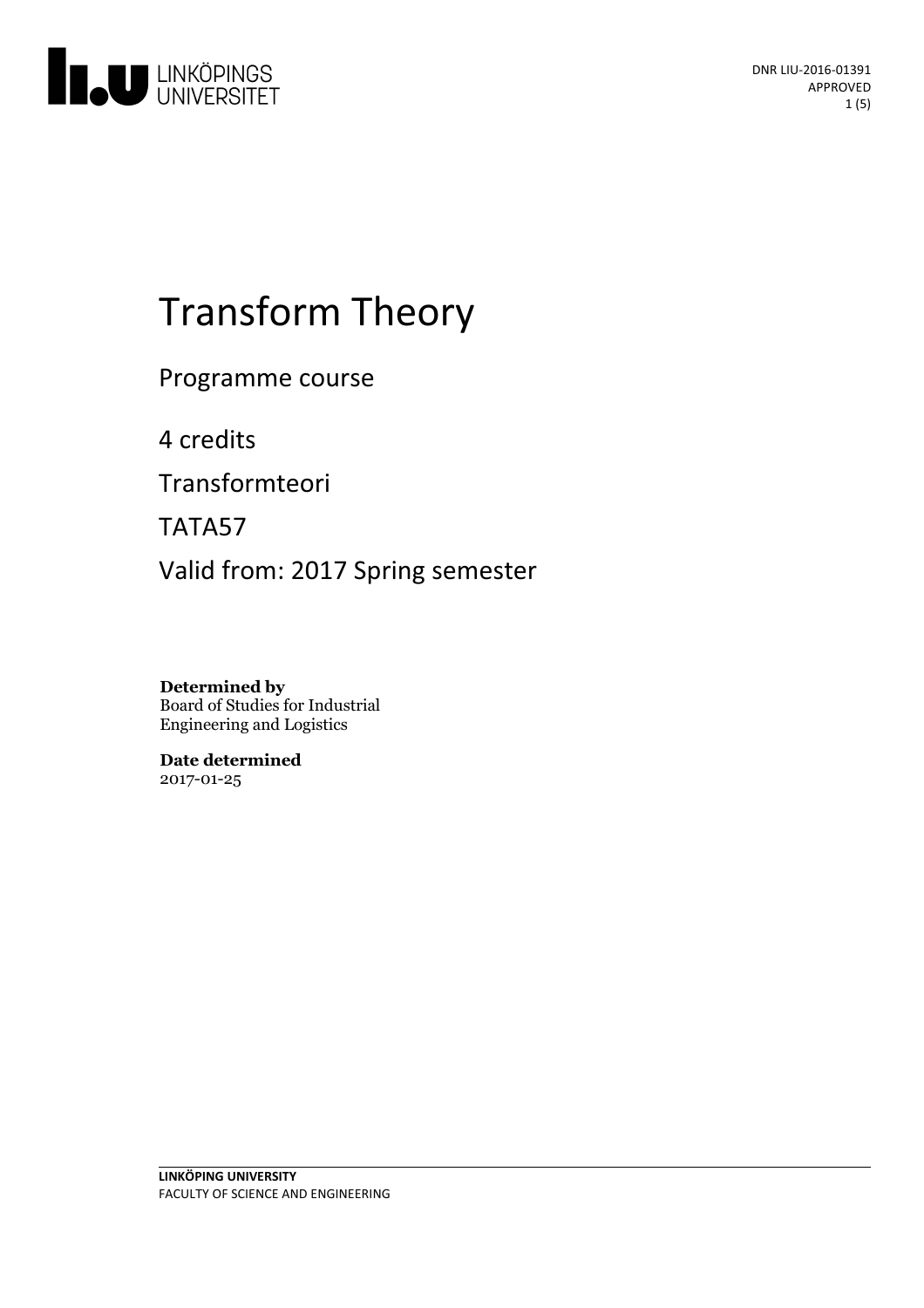# Main field of study

Mathematics, Applied Mathematics

Course level

First cycle

#### Advancement level

 $G_1X$ 

## Course offered for

- Industrial Engineering and Management International, M Sc in Engineering
- Biomedical Engineering, M Sc in Engineering
- Applied Physics and Electrical Engineering International, M Sc in Engineering
- Physics, Bachelor´s Programme

## Entry requirements

Note: Admission requirements for non-programme students usually also include admission requirements for the programme and threshold requirements for progression within the programme, or corresponding.

# Prerequisites

Calculus, linear algebra

# Intended learning outcomes

The course aims to give students a deeper knowledge of Fourier analysis and Transform Theory , which have many applications in both technology and mathematics. After successfully completing the course the student is expected to

- 
- be acquainted with necessary conditions for the existence of the transforms,<br>• know and be able to derive simple properties of the transforms (e.g.<br>behaviour at infinity, scaling and translation rules, rules for differen
- 
- and integration as well as rules for multiplication by the time variable).<br>
 be able to derive the transforms of the elementary funktions,<br>
 know the invversion theorems, uniqueness theorems, the convolution<br>
formulas an
- $\bullet$  be able to use the transforms to solve problems such as differential equations, Difference equations and convolution equations
- be acquainted with and be able to use results about uniform convergence (continuity, differentiability and integrability of limit functions, Weierstrass' Majorant Theorem).

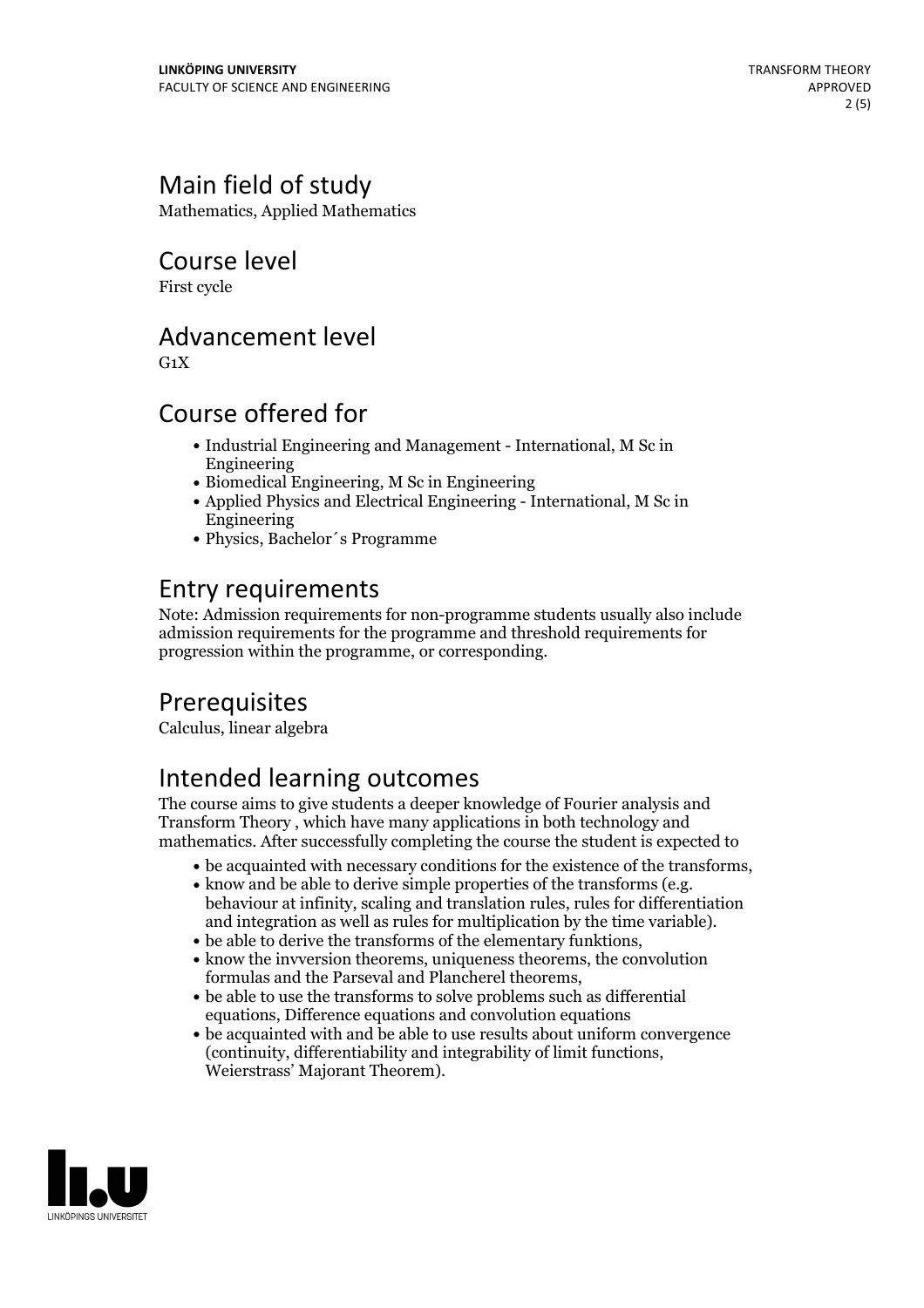#### Course content

In this course we study some important linear transformations which allow us to translate linear problems (differential, integral and difference equations) into more tractable algebraic problems, whose solutions can then be translated back to

solutions of the original problem. We study: Fourier series, which translate periodic functions into function series. These series are used to analyze periodic behaviour. The problem of convergence of the function series is important and we look attuniform and pointwise convergence as well as convergence in the mean for Fourier series. Bessel's and Parseval's Theorems are key results. Fourier transforms: these transforms are used to analyze non-periodic behaviour. The inversion formula for Fourier transforms is of central importance, and other tools at our disposal include the rules of calculation, the convolution formula and Plancherel's Theorem. The Laplace transform: this transforms functions of a real variable into functions defined in the complex plane and it is used amongst other things for solving initial value problems. The tools at our disposal include rules of calculation, the convolution formula as well as initial and final value theorems. The Z-transform: transforms functions of the natural numbers into power series, and it is used to solve difference equations. The tools at our disposal include rules of calculation and the convolution formula.

# Teaching and working methods

Teaching is done through lectures and problem classes.

#### Examination

TEN<sub>1</sub> Written examination  $4$  credits  $U$ ,  $3$ ,  $4$ ,  $5$ 

# Grades

Four-grade scale, LiU, U, 3, 4, 5

Department Matematiska institutionen

Director of Studies or equivalent Jesper Thorén

Examiner Peter Basarab-Horwath

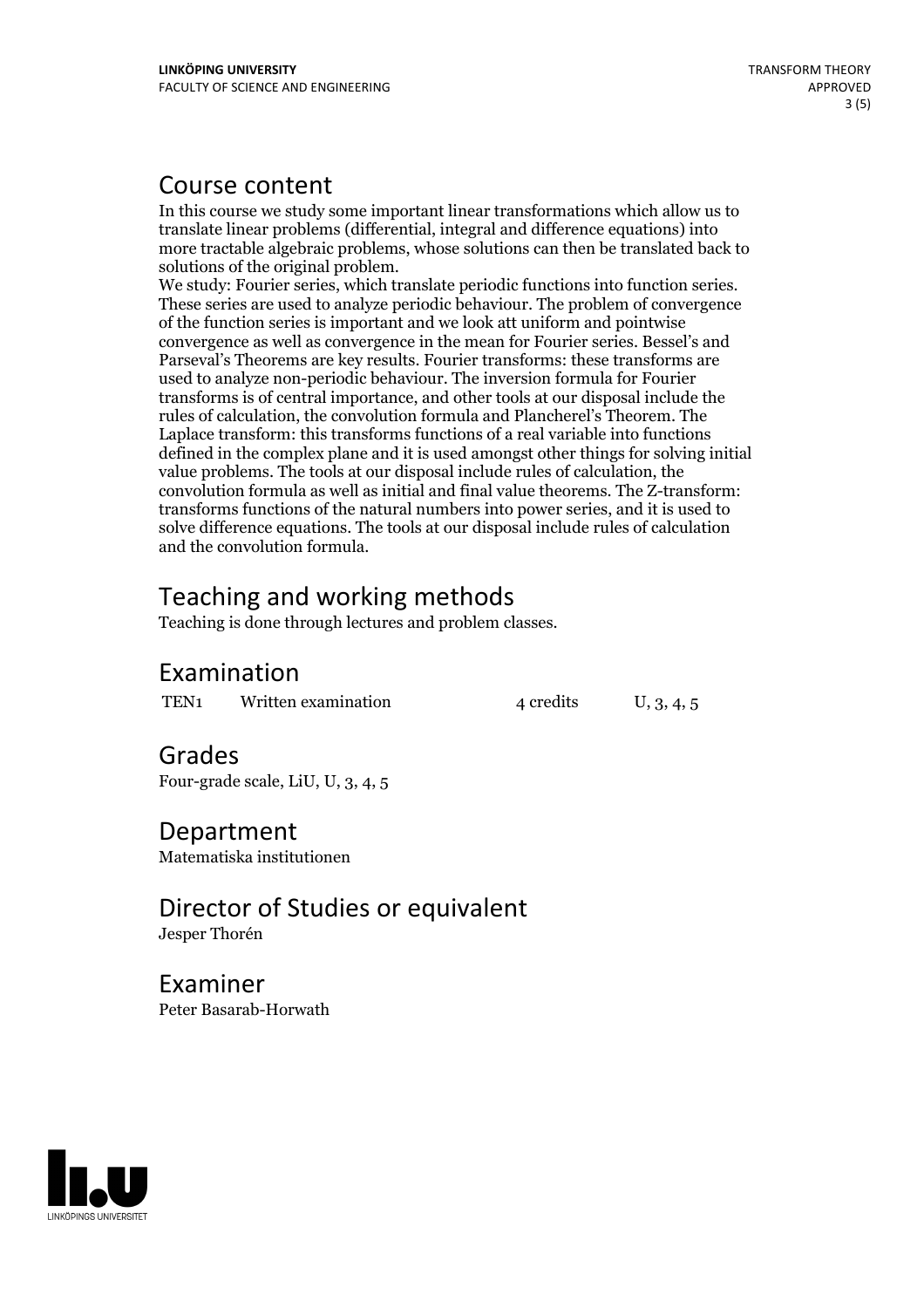# Education components

Preliminary scheduled hours: 46 h Recommended self-study hours: 61 h

# Course literature

Pinkus, A., Zafrany, S.: Fourier Series and Integral Transforms. Kompletterande material (exempelsamling) utgivet av MAI.